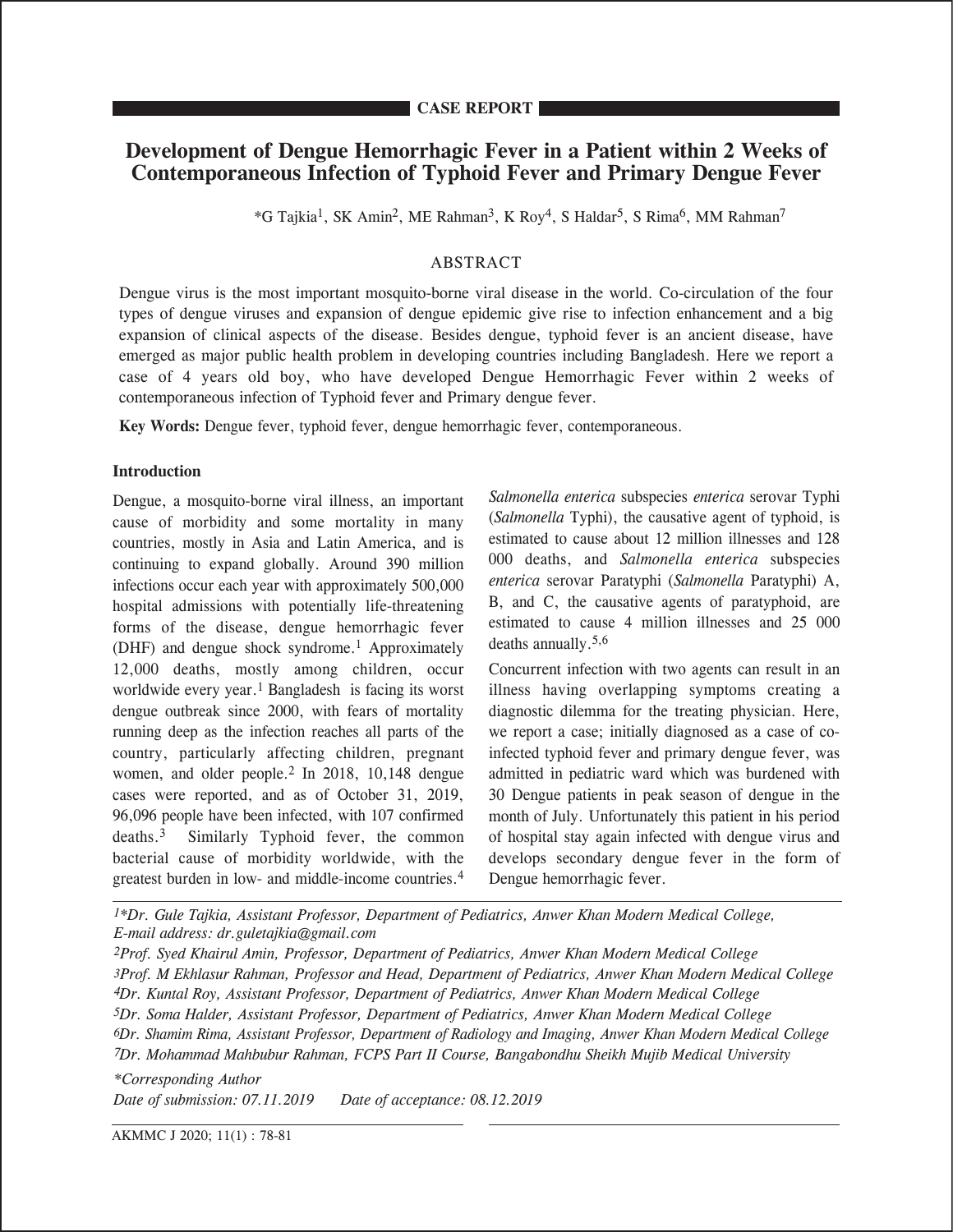#### **Case Report**

A 4- year- old boy admitted to pediatric ward with history of fever for 3 days, loose watery stool and bodyache for same duration. Clinically the boy was ill looking, febrile, dehydrated, pulse 100 beats/minute, respiratory rate 34 breaths/minute and blood pressure 100 /60 mmHg, no organomegaly and no evidence of pleural effusion or ascities. There were no signs of active bleeding and the tourniquet test was negative. Investigation reports revealed blood culture positive for *Salmonella* typhi, Platelet count was low, Dengue NS1 antigen was positive on 3rd day, and Dengue Ig M was positive and Ig G was negative on 7th day. So, he was diagnosed as a case of contemporaneous infection of Typhoid fever and Primary dengue fever and managed according to National dengue guideline along with antibiotic. He became fever free on 9<sup>th</sup> day of illness and remain afebrile for 4 days. On 13th day of his illness when he was preparing to leave hospital he again developed high grade fever along with headache, bodyache, retroorbital pain. After febrile phase of 3 days he now developed dengue hemorrhagic fever as he had narrow pulse pressure, positive tourniquet test, ascites, pleural effusion. This time again Dengue NS1 antigen was positive and both Dengue Ig M and IgG were positive. His Chest X ray and USG abdomen revealed Right sidded pleural effusion and ascites. With treatment, according to National guideline, after sufferings of further 7 days he recovered completely.

**Table 1:** A summary of investigation results of the patient during the illness

| <b>Date</b>   | 23/7/2019        | 29.7.19           | 6,8,19 | 8.8.19 | 10.8.19          |
|---------------|------------------|-------------------|--------|--------|------------------|
| Dengue        |                  |                   |        |        |                  |
| NS1 Antigen   | Positive         | Negative Positive |        |        | Negative         |
| Dengue Ig M   | Positive         |                   |        |        | Positive         |
| Dengue Ig G   | Negative         |                   |        |        | Positive         |
| Blood culture | Positive for     |                   |        |        |                  |
|               | Salmonella Typhi |                   |        |        |                  |
| Chest X ray   |                  |                   |        |        | Right sided      |
|               |                  |                   |        |        | Pleural effusion |
| USG of whole  |                  |                   |        |        | Right sided      |
|               |                  |                   |        |        | Pleural          |
|               |                  |                   |        |        | effusion         |
|               |                  |                   |        |        | with ascites     |

#### **Discussion**

Acute febrile illness (AFI) is a common clinical syndrome among patients seeking hospital care. The top two causes of acute fever during the rainy season (July- October) are Dengue fever, Typhoid fever. Typhoid and Dengue both are so different diseases but they have some similar initial routine manifestations. It is important to distinguish typhoid fever from dengue as early antibiotic therapy in typhoid fever leads to a favorable outcome, while in dengue it is urgent to diagnose as early as possible for prompt intervention, since it is difficult to predict whether, the patient will progress to the critical phase of the infection and possible circulatory collapse, shock, and death.7,8 Concurrent infection with two agents can result in more serious illness.

Earlier there have been reports of concurrent infection of dengue virus with a flavivirus, Chikungunya and with different bacteria including *Salmonella* Typhi.9 A study from North Dilhi, India reported co-infection of dengue fever with enteric fever in 11 cases  $(11/141: 7.8\%)$ .<sup>10</sup> But the route of spreading infection is totally different with each other's. The dengue virus is a RNA virus belonging to the Flaviviridae family and transmitted to humans mainly by bite of infected female Aedis aegypti and Aedis albopictus.11 After an incubation period of 3-14 days, patient infected with dengue virus develop a febrile illness the manifestation of which are similar and overlapping in nature grouped into Dengue Syndromes' which encompass undifferentiated fever, dengue fever (DF), dengue hemorrhagic fever (DHF), dengue shock syndrome (DSS) and Expanded dengue syndrome.12 Causative agent of typhoid fever is *Salmonella enterica serovar* Typhi. Route of transmission is fecal-oral route by contaminated food and water. The clinical manifestation of the typhoid is high grade fever (95%) with complaints like anorexia (70%), diarrhea (36%), vomiting, headache, nausea, malaise, slight dry cough, maculopapular rash. There is emerging evidence from south Asia that the presentation of typhoid may be more dramatic in children younger than 5 years of age, with higher rates of complications and hospitalization. In the absence of localizing signs, the early stage of disease may be difficult to differentiate from other endemic diseases such as malaria and dengue fever.<sup>13</sup>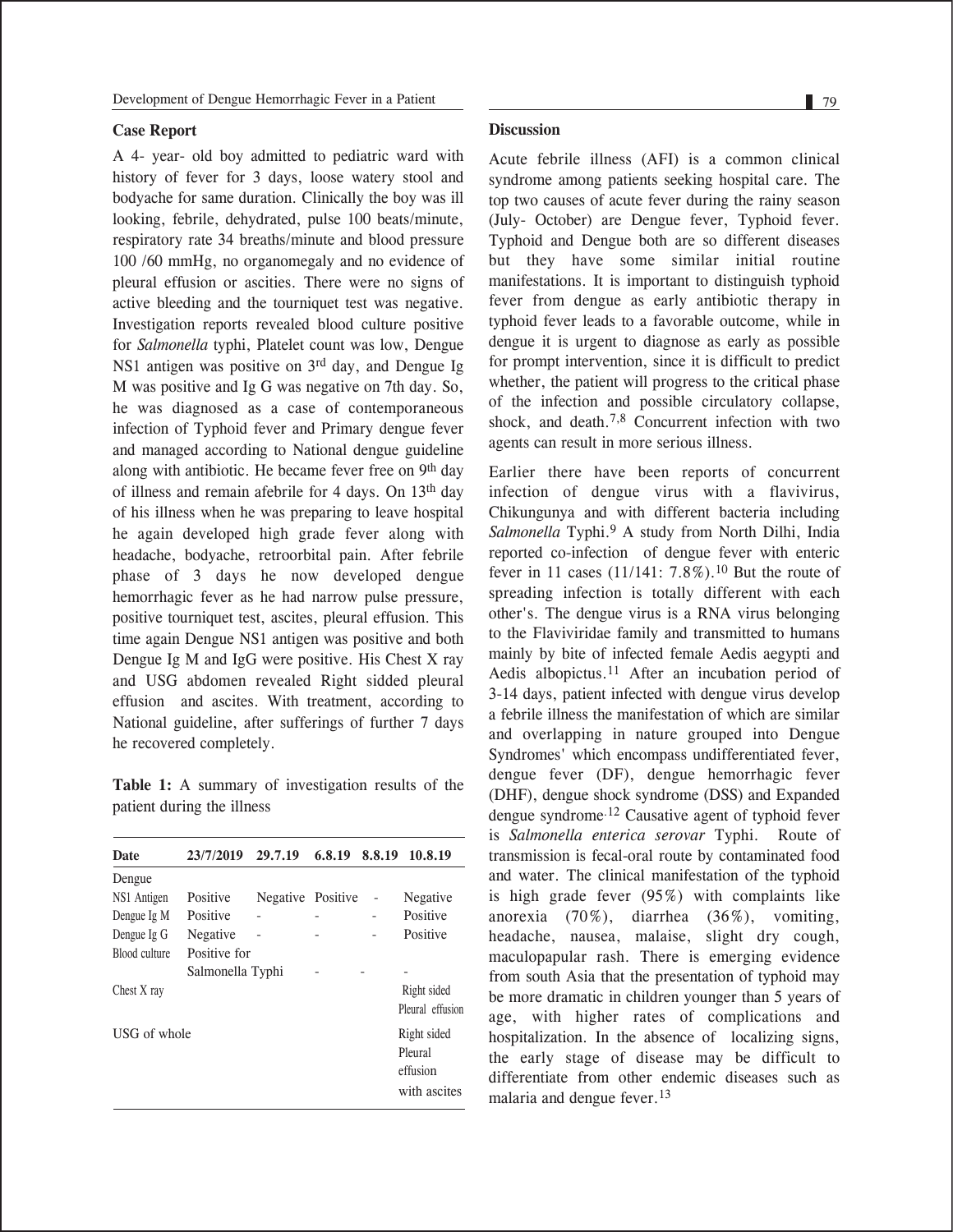Incase of Typhoid fever the onset of symptoms is insidious with an incubation of 7-14 days. The fever is unremittent; there are spikes in temperature without any return to normal (saddle back fever).<sup>13,14</sup> In a typical case of dengue fever, the patient experiences high fever (102o-104o), may be biphasic, lasting for 2 to 7days associated with flushed face. Concomitantly, a severe frontal and retro orbital headache, myalgia, especially lower back, arm, and leg pains, malaise, arthralgia and anorexia may accompany.15 In typhoid fever, a dull, continuous frontal headache begins during the first two days of fever; mild arthalgia involving multiple joints and vague, poorly localized back pain may occur.14 Constipation is more common than diarrhea; it occurs in about 50%, while diarrhea occurs in about 30% of typhoid patients.14 In dengue fever, constipation is occasionally reported; diarrhea and respiratory symptoms are frequently reported and may be due to concurrent infections.16 In approximately 25% of cases, a macular or maculopapular rash (rose spots) may be visible around the  $7<sup>th</sup>$ -10<sup>th</sup> day of the illness, lesions may appear in crops of 10-15 on the lower chest and abdomen and last 2-3 days. In case of dengue fever diffuse flushing or fleeting eruptions may be seen on the face, neck and chest on first 2-3 days and a conspicuous maculopapular or rubelliform rash may be on  $3^{\text{rd}}$  and  $4^{\text{th}}$  day.  $13,15$ 

Questions like whether or not dengue fever predisposes to typhoid fever,or do they separately infect a person, need to be answered. A possible interaction between dengue and typhoid may arise through intestinal endothelial damage or intestinal hemorrhage, or through immunosupression superimposed by virtue of the initial virus illness.17,18

Unfortunately our patient in his period of hospital stay again infected with dengue virus and develops secondary dengue fever in the form of Dengue hemorrhagic fever. Multiple studies suggests that secondary infection typically has warning signs that suggest plasma leak and subsequent development of complicated course.19-21 In addition, a large pediatric study in Thailand highlighted that primary infection predominantly presented with dengue fever, while secondary infection presented more often with Grade 3 dengue hemorrhagic fever.19 The dominant mechanism proposed for the pathogenesis of DHF is that of antibody-dependent enhancement (ADE). With ADE, preexisting neutralizing antibodies from a prior DENV infection are hypothesized to enhance a subsequent infection with a different DENV serotype, resulting in higher viral load, greater immune activation, and ultimately the profound plasma leakage characteristic of DHF.<sup>22</sup> The ability to neutralize or enhance heterologous DENV viruses has been shown to vary by antibody titer.<sup>23</sup> In vitro studies have demonstrated a titer dependence of ADE with peaks in both the percentage of infected cells and viral output per infected cell at low-tointermediate concentrations of antibody.<sup>24</sup>

### **Conclusion**

Both dengue and typhoid occur seasonally especially during the monsoons where on one hand mosquito breeding and on other hand faeco- oral transmission occurs actively. This, in turn, enhances the need for continued international surveillance and improvement of public health infrastructures to meet existing and future emerging disease threats. Our Patient developed Dengue Hemorrhagic fever during his hospital stay, so people who have to stay in hospital should be aware of their personal protection to be safe from mosquito bite.

**Conflict of interest:** We have no conflict of interest.

## **References**

- 1. World Health Organization. Dengue and severe dengue. 2012 [updated 2016 July; cited 2016 August 31]. Available from http:// www.who.int/ mediacentre / factsheets/fs117/en/
- 2. Dayaram S, Pokharel S. Bangladesh hit by worst dengue outbreak on record. 2019. https:// edition.cnn.com/2019/07/30/asia/bangladeshdengue-outbreak-hnk-intl/index. html (accessed Sept 24, 2019).
- 3. Government of the People's Republic of Bangladesh. Ministry of Health and Family welfare. Directorate General of Health Services. Daily Dengue Status Report, [cited 2019 Oct, 31] Available from:www.dghs.gov.bd